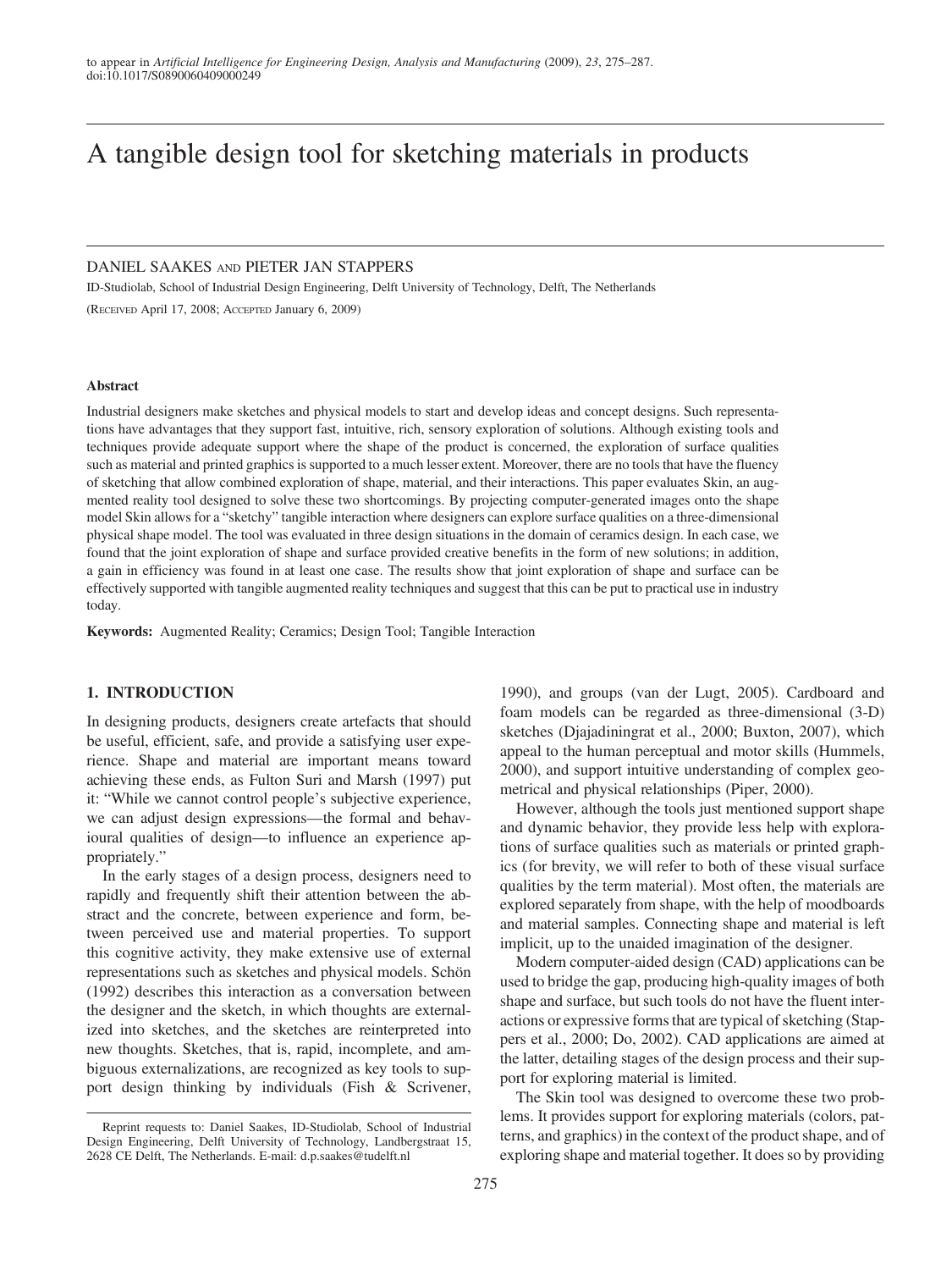a "sketchy" interaction and aesthetics needed to support creative thinking in the early stages of design. Skin works by projecting computer-generated images onto a physical model, allowing its users to rapidly and intuitively manipulate both the model and the image.

In this paper we describe three studies in which Skin was evaluated in a product domain where the fit between shape and material is essential: ceramics. In each study, a real-world design problem was tackled by either a practitioner or advanced design students. We evaluated the resulting designs and the exploratory behavior of the designers to verify that the tool supported the conversational qualities defined by Schön and to study its viability as a tool for current-day practice.

#### 2. APPLICATION DOMAIN

Although it is impossible to see shape without seeing material (Bailey, 1855), it is likewise impossible to see material without shape. In product design, material or color is not considered in isolation, but against the context of a product's shape. The choice of material cannot be separated from the choice of shape and manufacturing process. Ashby (1999) developed a model to support material selection in mechanical engineering; Figure 1 depicts the relations involved. Ashby defines material as: "the matter from which things are made." In this matter-centric definition all aspects of the product's embodiment are considered to be material. Shape is the external geometry of a product. To achieve the shape, the material is subjected to manufacturing processes, such as forging, casting, machining, and welding. The relations in the figure are two-way interactions: the choice of shape restricts the choice of material and manufacturing process; but equally, the choice of a manufacturing process limits the materials and shapes that can be used. The interactions between function, material, process, and shape are seen as the central problem of materials selection in mechanical design (Ashby, 1999).



Fig. 1. Ashby's model visualizes the interactions between shape, material, (manufacturing) processes, and function in mechanical engineering. When selecting a material all of the other aspects must be taken into account.

Tools that support designers in one of these aspects should therefore take into account the other aspects and their interactions as well.

In product design, as opposed to mechanical design, the notion of function not only considers the technical working of the product, but also includes ergonomics and aesthetics. The importance of material in the expressive qualities of products has been stressed by many authors (e.g., Arnheim, 1969; Jordan, 2000). Designers have various means to design expression or meaning into the physical product manifestation. An expressive quality as "transparency" might be achieved through an open shape made out of sheet metal, through a surface that contains a pattern with small holes like a mesh, or through a translucent material. Likewise, "restless" as a bodily expression, usually referring to people, might be expressed in the various aspects of the product, through imbalance of shape (van Rompay et al., 2005), through texture or maybe through a dynamic behavior of the product that expresses restlessness. Likewise, products that appear to be made of one material but are, in fact, made from another, can result in disappointment, when they are experienced as "fake" (Jordan, 2000), or might elicit a surprise through sensorial incongruities (Ludden et al., 2008).

# 2.1. Design techniques for exploring and choosing material

Sketches mainly focus on conveying shape, although materials can be depicted. Most often materials are indicated in an abstract way, and their appearance is strongly influenced by the drawing style or the type of tools used. For instance, the appearance of materials in a watercolor drawing is greatly different from that in a sketch made with markers and fineliners. Properties as glossiness can be indicated by exaggerated highlights. But other patterns such as carbon fibers are difficult to draw by hand. For presentations, designers often mix hand drawings with photographs of texture patterns or use 3-D visualization software. Likewise, implicit notions of materials are articulated by depicting shape associations, utilizing typical features of a style or manufacturing process, such as bevels. Two techniques are often used in exploring expressive qualities in searches for materials: making moodboards and collecting samples.

#### 2.1.1. Making moodboards

Moodboards, such as the example shown in Figure 2, function as a nonverbal way to express an abstract idea or a specific atmosphere. The act of making of a moodboard is a creativity technique that is used for two purposes: as a metaphorical expression (McDonagh et al., 2002) and as a sensory expression (Muller, 2001). In this study we use Muller's description: "Designers form new ideas while glancing through magazines and collections and intuitively selecting images and composing them together" (Muller, 2001). This is what Keller et al. (2006) describe as: "to organize visual material and find new insights in the order that comes from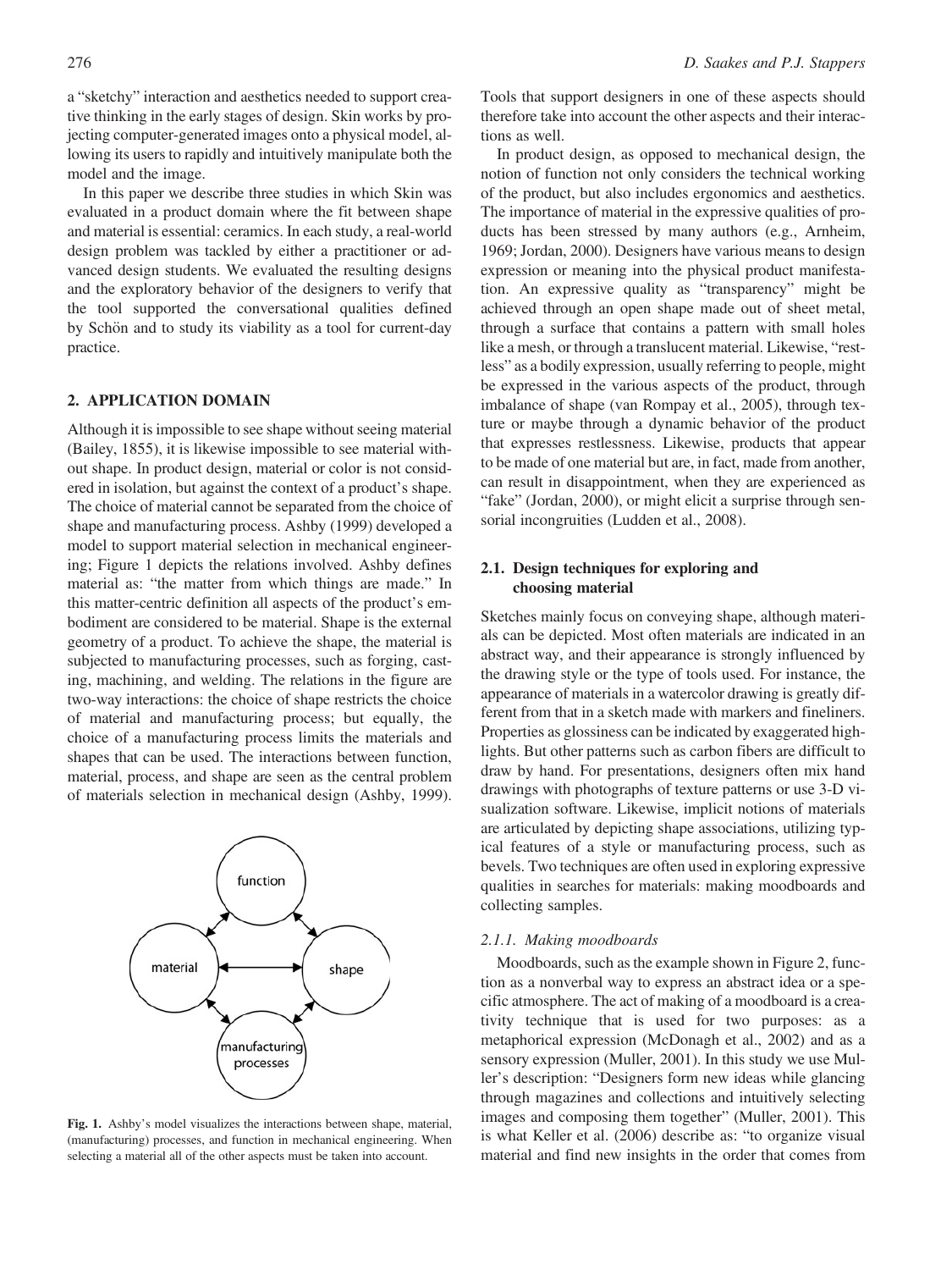

Fig. 2. (Top) A collection of samples on a designers' desk. (Bottom) Two moodboards used for exploring product expression in a nonverbal way. [A color version of this figure can be viewed online at journals.cambridge.org/aie]

that." Moodboards make effective use of the richness of graphics expressions readily found in magazines.

#### 2.1.2. Collecting sample materials

Moodboards can provide visual or symbolic palettes of color and material, but do not serve the other senses, such as touch. To overcome this limitation, designers keep collections of inspiring materials, sample products, and technical solutions (Fig. 2). Sample products may be bought for inspiration in a specific project, or collected as a special interest of the designer. These collections are often personal and displayed in the designer's workspace (Pasman, 2003). Samples are valuable because they are "the real stuff" that can be felt, probed for strength, and also exhibit many visual aspects that cannot easily be drawn, such as dichromatic effects, foggy translucency, or reflection under dynamic light conditions. Searching through samples elicits new ideas in ways similar to making a moodboard. In the past years, various commercial libraries with large amounts of materials samples have become available. (e.g., Beylerian & Dent, 2005).

Although browsing through inspirational materials can be considered as a conversational cycle in Schön's sense, one limitation is the designer's inability to manipulate aspects of materials. Combining a sample with a product shape in one's mind poses high demands on one's imaginative abilities. This is already very difficult for designers, and practically impossible for laymen involved in design decisions. Both laymen and experts have difficulties in predicting impact of a specific material or graphic on a product's shape.

#### 2.2. Ceramic design

In this study, the design of glazed ceramic objects serves as an example for product design in general. In ceramics, material

(glaze) and shape (clay) are explored separately, with distinct tools, and not until the final stages can the impact of a specific material on a specific shape be experienced as a whole.

Ceramics has a long tradition, dating back several millennia. It contains great craft-based industries like Wedgwood pottery, valued sometimes as highly as silverware (Ashby & Johnson, 2002). Ceramic artists spend weeks modelling statues out of clay before they paint it with glaze, that is, white or dull-colored powders that are transformed by high temperatures into brilliant colors (Reijnders, 2005). Depending on the ingredients used, the glaze may have to be fired multiple times at various temperatures. Once out of the kiln, the glaze finally shows its intended appearance and the end result can be observed for the first time. The outcome of ceramic artwork often looks completely different than it does during the various phases of the design process. Although various visualization techniques are used during the design process (e.g., artists make sample tiles to experiment with glazes), the moment of opening the kiln is described as "a magical moment," as even the most experienced craftsmen cannot fully predict its outcome. Often there is no second chance or iteration.

#### 3. TOOL DESIGN

In this section we describe a tangible design tool, Skin, that we developed to incorporate material manipulation in the early stage of designing, that is, the sketching phase. The aim of the tool is to unite on the one hand the qualities of samples and moodboards, using the richness of the world, and in contrast, the qualities of physical modeling. Skin uses the media capabilities of computers, allowing designers to experience the interactions between material and shape at an early stage. The tool is intended to fit in with, and be used in collaboration with, the current tools, not to replace them. Skin was developed from 2005 to 2008 in an iterative process in close collaboration with industrial partners.

#### 3.1. Mixing the digital and the physical

The Skin tool builds on the efforts to explore the transition of virtual and physical media, with an emphasis on the opportunities of new media tools in techniques to support designers. For example, the InstantTemplates tool (Saakes & Keller, 2005) photographs hands interacting with a product and projects the photo on paper. Designers can use the projected image as a template to draw on. InstantTemplates was built as a tool to support sketching physical interactions by letting designers draw over projected photographs, similar to practice in traditional drawing classes where templates are commonly used as a background underneath the drawing paper. In a similar fashion, Cabinet (Keller et al., 2006) is a tool for merging collections of digital and physical visual materials. It consists of a table interface on which digital images are spatially grouped; it thereby provides a nonverbal way of entry, search,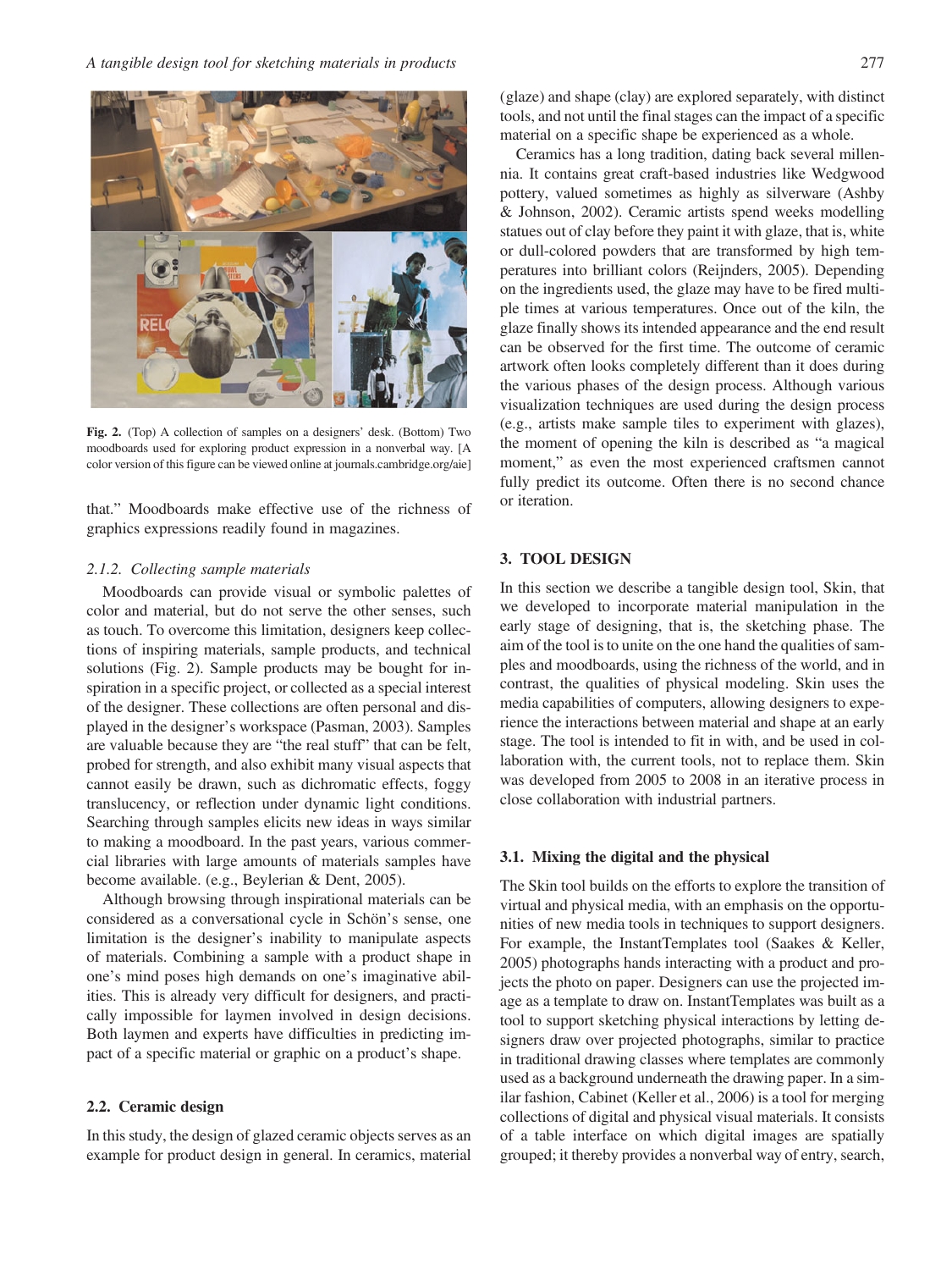and retrieval. Physical images can be added seamlessly to the cabinet's collection with a built-in digital camera.

Another example in this area is the I/O brush (Ryokai et al., 2004), a drawing tool for children to explore colors, textures, and movements found in everyday materials by picking them up and drawing with them on a digital canvas. The physical brush eliminates the need for a predefined digital palette. The I/O brush encourages children to explore their surroundings in the process of creating their drawings.

# 3.2. Spatial augmented reality

The key display technology in Skin is projecting computergenerated images onto physical models. Projected light has long been used in art practice to alter the appearance of physical objects. For instance, filmmaker Peter Greenaway uses projections as an integral part of his visual style and Naimark (in Low et al., 2001) demonstrated the beauties of using projected graphics on surfaces. In the field of augmented reality several sophisticated systems make use of projected light. These systems are generally referred to as spatial augmented reality systems, as opposed to head-mounted displays. The general idea of spatial augmented reality systems is to alter the appearance of a physical object by illuminating it with images generated by a computer graphics application.

Raskar et al. (2001) demonstrated the use of physical objects as a canvas for 3-D computer graphics with the Shaderlamps system. His system tracks the position and orientation of physical objects, and a projector projects a shaded virtual 3-D copy on the objects. With a similarly tracked brush, the objects can be colored and annotated with virtual paint.

Various augmented reality systems have been proposed as design support tools for industrial and architectural design applications (e.g., Low et al., 2001; Verlinden et al., 2003; Binder et al., 2004). All these applications show the advantages and feasibility of using augmented reality, but are aimed at the later, detailing, stages of the design process. Moreover few of them have been applied and integrated in the complexities of design practice.

# 3.2.1. Technological issues regarding spatial augmented reality

Skin makes use of "straightforward" projection of 2-D images over 3-D objects, ignoring a number of issues in photorealistic presentation that would make the technology very complex. Projecting virtual images on nonplanar surfaces involves advanced technology and calibration:

- If the physical model should display differently colored parts, the computer application must have an internal representation of the shape. That model representation can be as simple as an area in the projected image; however, the projector and the illuminated object need to be aligned precisely to use the object as a canvas.
- Projectors project the virtual imagery from a single point, and therefore illuminate the object from one

side only. Concave objects can occlude themselves, requiring multiple projectors to light the objects from multiple sides (Raskar et al., 2001).

- When the object moves or has moving parts, the position and orientation has to be tracked to adjust the projection accordingly. Tracking introduces a new set of technological issues of resolution, update rate, and lag. One elegant solution is to limit the degrees of freedom, for instance, with a turntable (Verlinden et al., 2003). In Piper's (2002) Illuminated Clay, an augmented table for landscape analysis, the object itself is dynamic. Because of the specific nature of landscapes, surfaces with modest height variations and no undercuts, Piper uses a 3-D scanner that captures the clay surface into a height map for matching the virtual representation with the physical surface.
- When projecting on curved surfaces or surfaces that are not perpendicular to the direction of projecting, the image deforms over the surface. Compensating for these distortions requires incorporating a virtual model. The projector is then used as a "reverse camera" through which the virtual 3-D model is projected, and the field of view, position, and orientation of the projector in respect to the physical object is matched.
- Some visual effects, such as reflections on glossy surfaces, depend on the observer's viewpoint. To achieve view-dependent color, not only the position and orientation of the object but also the position and orientation of the observer(s) must be taken into account.
- For the object to appear to be in the environment, the lighting and reflections of the virtual object must match the environment. Debevec (1998) introduced a technique to record and apply environmental light conditions. In the texture brush project (Binder et al., 2004) a second projector projects a virtual world enabling illuminated objects to be appropriately illuminated.

Most augmented reality systems pursue photorealism in image generation. This makes their setups quite complex. Moreover, most of these systems (e.g., Piper, 2002; Verlinden et al., 2003; Binder et al., 2004) rely on a traditional screenbased interface for the functionality of the tool. Typically, a demarcated projection area next to the model is dedicated to visualize controls, manipulated through a traditional mouse or similar input device. As a result, these systems can produce compelling visual presentations but do not support the interactivity, speed, and fluency necessary to support early ideation in the way that sketching does.

#### 3.3. Design of Skin

Skin, as shown in Figure 3, was designed especially to allow that sketching type of interaction. Its objective differs from those of the systems just mentioned in that it focuses in the early stage of product design. We utilized the unique aspects of this stage, that is, roughness and ambiguity inherent in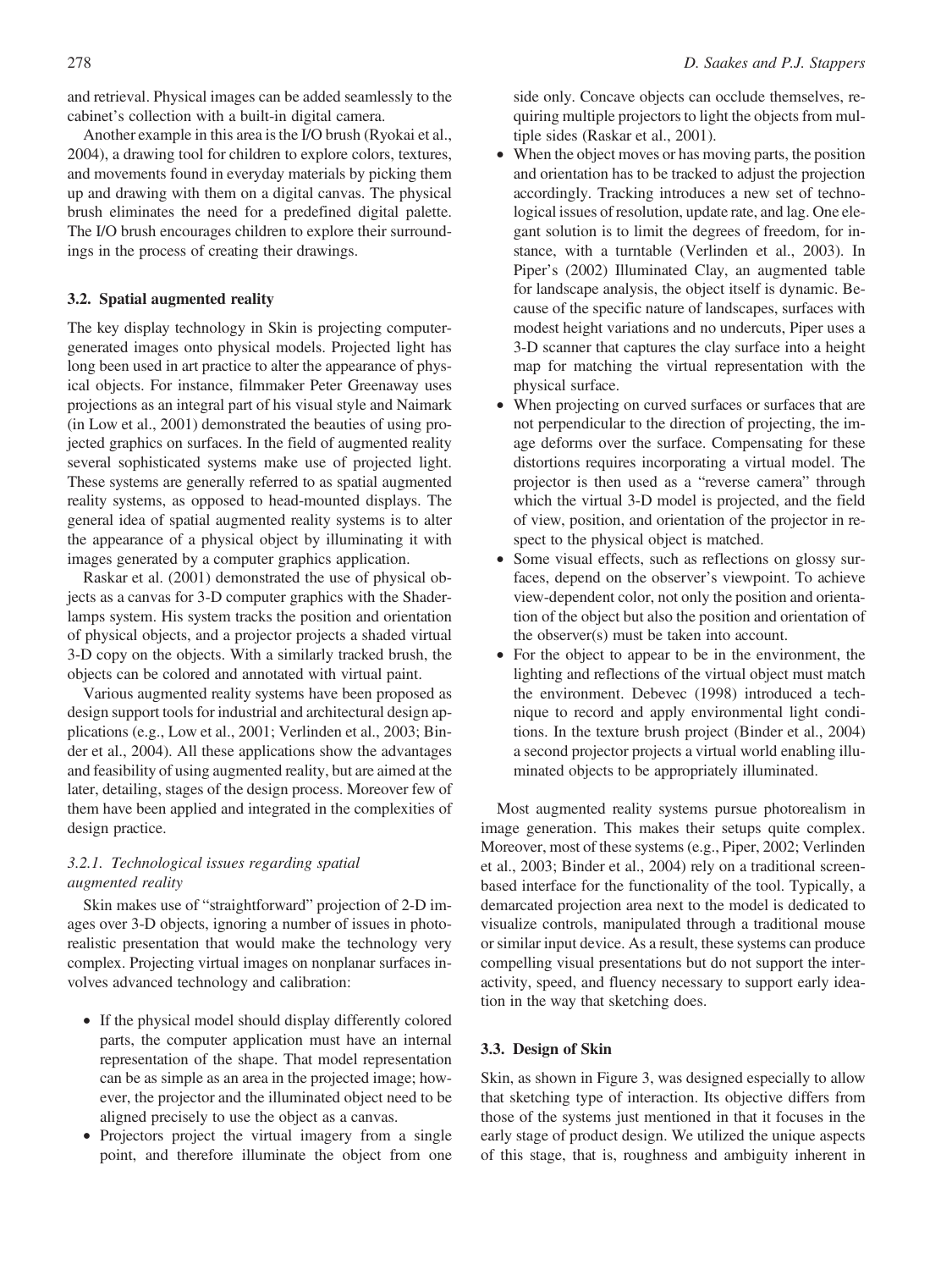

Fig. 3. The Skin setup consists of an object table, on which objects are illuminated with computer generated light, and a material palette for browsing and mixing visual materials. Physical materials are captured in real time with a video camera. Skin is designed to support small groups of designers in exploring and generating product concepts. [A color version of this figure can be viewed online at journals.cambridge.org/aie]

sketching, and apply that in the way the imagery is created, the way the imagery is projected, and the direct, physical way images and model can be manipulated. Elsewhere, we have given a detailed description of the system (Saakes, 2006) and its use in packaging design (Saakes & van der Lugt, 2007). In this section we summarize its key properties as related to 3-D product design and tangible interaction.

Skin projects materials as flat 2-D images without any tracking or knowledge of the 3-D object, thereby any object can be used as long as it sufficiently reflects colored light. Objects themselves can be manipulated, moved, turned, or deformed. The projection then deforms on the object, and during manipulations of the object, its appearance will change. For photorealistic presentations of details this would be a problem, but in early sketching these imprecisions and distortions are a positive quality. The rough and ambiguous projection that occurs when moving the objects in the projected light and seeing patterns and graphics deform on the physical objects will result in deliberate and accidental indeterminacies, leading to serendipitous discoveries (Keller et al., 2006) of unexpected new combinations.

#### 3.3.1. The object table

Skin's hardware consists of a projector mounted under the so-called "object table." By means of a mirror, imagery is projected horizontally along the surface of a table, so that only the objects are illuminated, not the table itself (see Fig. 4). The objects on the object table catch the light from the projector. A wall behind the object would show unfocussed and distractive projections, which disrupt the visual compellingness of the object, and should be masked. Various methods exist to mask the surplus light: in software, by using nonreflective black felt backgrounds, or making sure no back-



Fig. 4. The object table consists of a projector mounted beneath the table, and it projects computer generated light, through a mirror, on objects on the table. The surplus light around the objects is masked with a second light source, for instance, the light from an outside window, which washes out the light generated by the projector. [A color version of this figure can be viewed online at journals.cambridge.org/aie]

ground elements are present to catch the light. When developing the horizontal projection setup, we found a fourth way: a stronger light source behind the object such as the natural light from a window naturally washes out the surplus light. This eliminates the need for masking techniques in software, which again would require tracking or extensive calibration. Moreover, the system is intended for normal conditions of practice, and daylight is generally available in a design studio.

# 3.3.2. The material palette

The image generation of Skin is called the "material palette," and makes use of existing images that can be manipulated to some extent. Making use of existing imagery and the richness found in the world lets Skin blend in with the traditional techniques of using collections of magazines and samples. Reusing such imagery is an efficient way to quickly create patterns and textures that blends in well with the designer's process.

At first, we solely used digital images from the designer's collections, both graphics as patterns. A paddle controller lets users browse through the collection and provides the ability to scale the projected images. Source images are always tiled and fill up the display image. When we evaluated Skin for application in packaging design, users showed a need for capturing and adding physical materials, which they often had ready at hand (Saakes & van der Lugt, 2007). Therefore, Skin 2.0 contains, similar to I/O brush (Ryokai et al., 2004), a video camera to capture new source material, such as graphics found in magazines or fabrics. Materials are captured with a 30 frames per second video feed, mixed in real time with the images from the digital collection using a chroma-key technique, and scaled and tiled with a second controller before they are projected over the objects. See Figure 5 for Skin's system overview.

A limitation of Skin is that objects can only be flood filled with a single material. With the camera, a crude way of local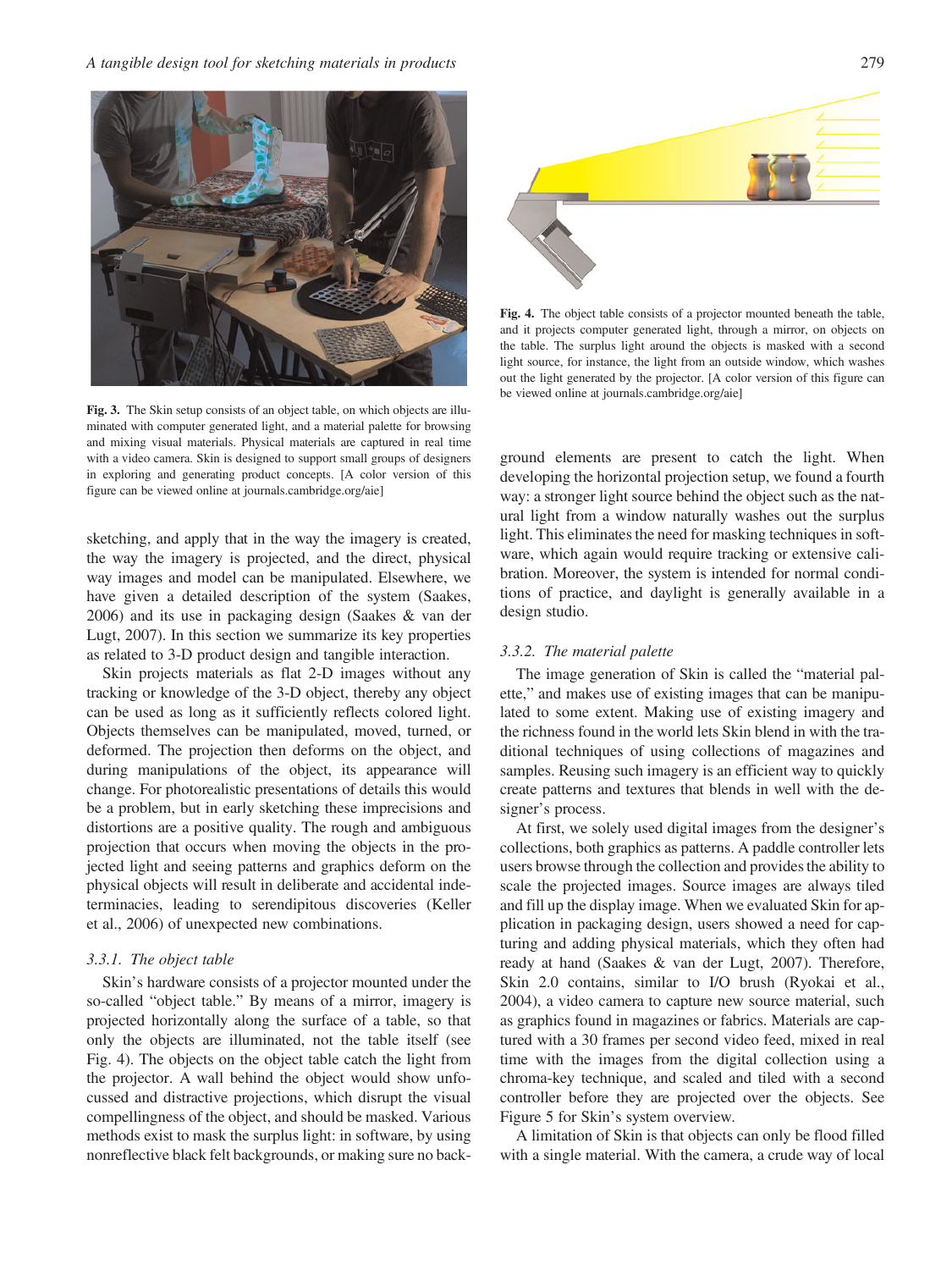

Fig. 5. In Skin (1) the digital images are browsed and scaled with a paddle controller. (2) Physical materials are manipulated under a camera and scaled and tiled with a second paddle controller. (3) The color black is made transparent, and the captured physical images are superimposed over the digital materials. (4) The combined image is projected on the model. The model can be moved and oriented freely on the table in order to explore the interactions of shape and material. [A color version of this figure can be viewed online at journals.cambridge. org/aie]

graphic manipulation is added. As shown in Figure 6, users can compose graphics consisting of multiple elements, and mix them with digital imagery.

# 3.3.3. Capturing designs

Concepts created on Skin are photographed with a digital camera, and can so be retained for the latter stages of the design process and will focus, for instance, on the CAD modeling phase.

# 4. CASES IN CERAMIC DESIGN

To study the anticipated benefits of the tool we took an action research approach: embedding the new technique in existing practice and carefully observing and reflecting on its impacts (Avison et al., 1999). We chose this approach because we wanted to do justice to the inherent complexity of the idea generating processes in design practice. Controlled research methods often have to make many concessions, such as a laboratory setting, a simplified abstract task, or using inexperienced students instead of designers. The studies served not only to test the technique but also to further evolve it (Fischer, 2002).

## 4.1. Ceramics as an example of design practice

We conducted three case studies where designers worked with Skin in typical design situations. These cases were all drawn from the field of ceramics design, because (as argued above) this explicitly shows the separation of shape and material in the design process. The cases were chosen so as to vary widely in several dimensions: the complexity of the tool setup (from plain projection of computer images to a turnkey dedicated tool), the expertise levels of the designers (from expert artists to salesmen working with clients), and the style of the idea generation process (individual exploration, teamwork, negotiation). These different situations allowed us to obtain different perspectives on the versatility of the tool and the demands made on it in situations of use.

The first case featured artists working individually on large statues. The difference with product design is that the statues are large and one of a kind: various design decisions are made while sculpting the final artwork. The second case describes a team of design students designing a new line of earthenware; here, both shape and glaze are manipulated. The third case focused on meetings with customers and salesmen in the design of custom-made Delftware. Here the focus is on the graphics of the glaze.



Fig. 6. Examples of "skinned" objects. (Left) An object with a digital pattern. (Center) A physical material and the object skinned with both the digital pattern and the physical material. Notice the deformation in the circle patterns. (Right) Two examples of object manipulation that alter the location and orientation of the projected pattern. [A color version of this figure can be viewed online at journals.cambridge.org/aie]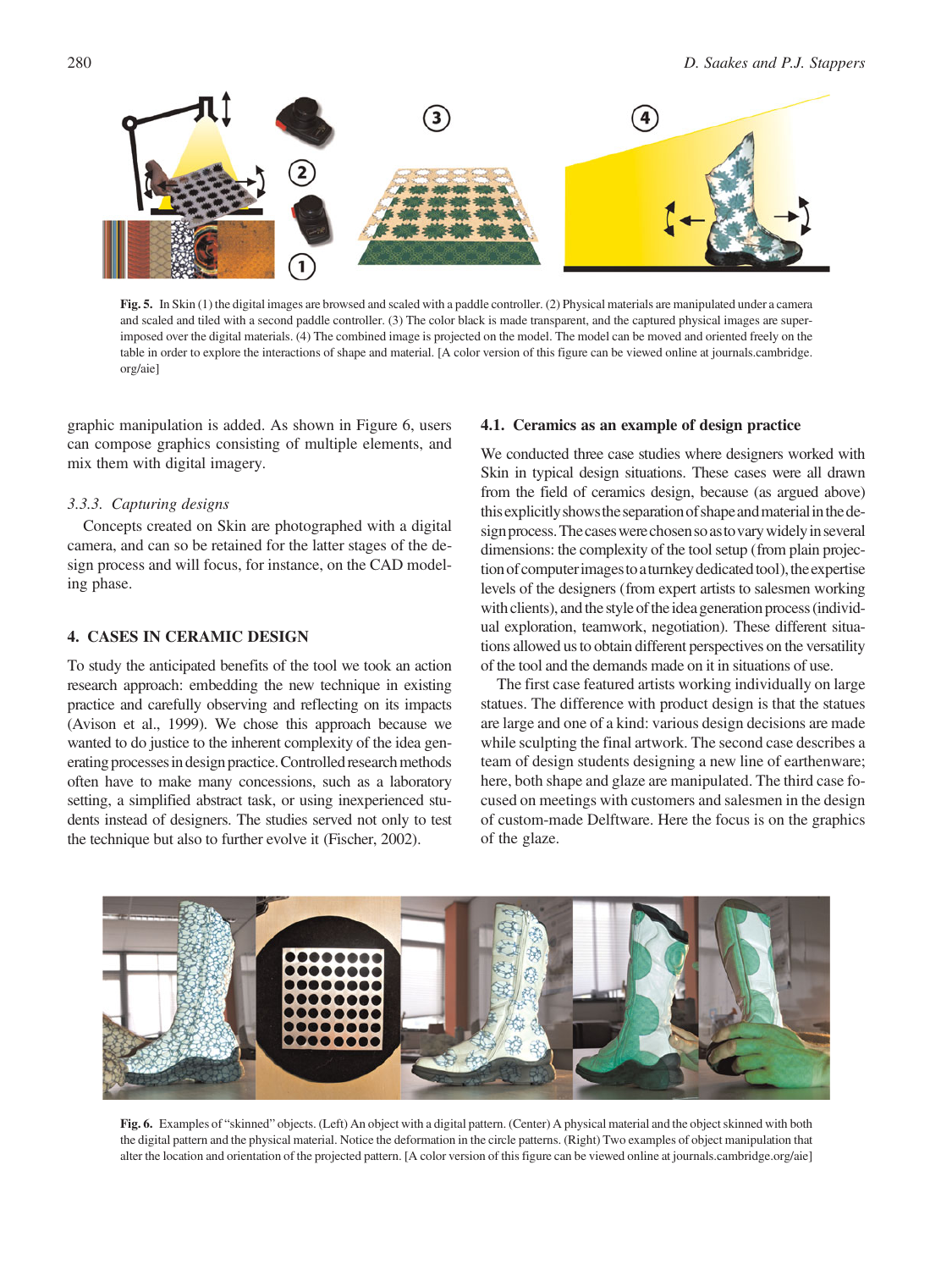# A tangible design tool for sketching materials in products 281

# 4.2. Design, intervention, and reflection

In each case, we first demonstrated the Skin technique to the designers. Then we adjusted the design of the tool to contextualize it for their specific application. After that, they used the tool in their otherwise regular work process, and we observed and recorded the session on video. After the session, together with the participants, we reflected on the benefits of the tool.

## 4.3. Case 1: The expert artist exploring individually

In a half-day session we observed two ceramic artists (H.v.B. and P.v.d.N.) working with Skin. The participants had many years of experience in designing ceramics and were in the process of modeling large statues. Both were frequent and experienced computer users, and used 3-D modeling and digital painting tools to visualize and design their work. The session

was hosted at Atelier Struktuur68, a studio in The Hague that facilitates large-scale ceramic projects.

#### 4.3.1. Method

We planned and prepared two techniques to apply color to the statues, as depicted in Figure 7. The first consisted of browsing and scaling digital patterns for projection on the statue. The second technique consisted of painting on the statue by means of a pen tablet and off the shelf painting software. This second technique was requested by one of the artists because it allowed local application of color. His statue was figurative and consisted of multiple parts, each intended to receive a different color. Prior to the workshop we asked the artists to send us the visual materials they wanted to use during the workshop. On request of one of the artists, we also added a collection of marble and stone patterns. This collection resembled the patterns in the library of his visualization software. During



Fig. 7. (Top) A large sculpture in the shape of a Roman helmet for the Dutch embassy in South Africa, skinned with a projected marble pattern. (Top right) P.v.d.N. and H.v.B. holding the paddle controller. (Bottom) P.v.d.N. (standing) and H.v.B. (sitting) and the statues: "afterwar delight" colored with an off-the-shelf painting tool using the statue as a canvas. [A color version of this figure can be viewed online at journals.cambridge.org/aie]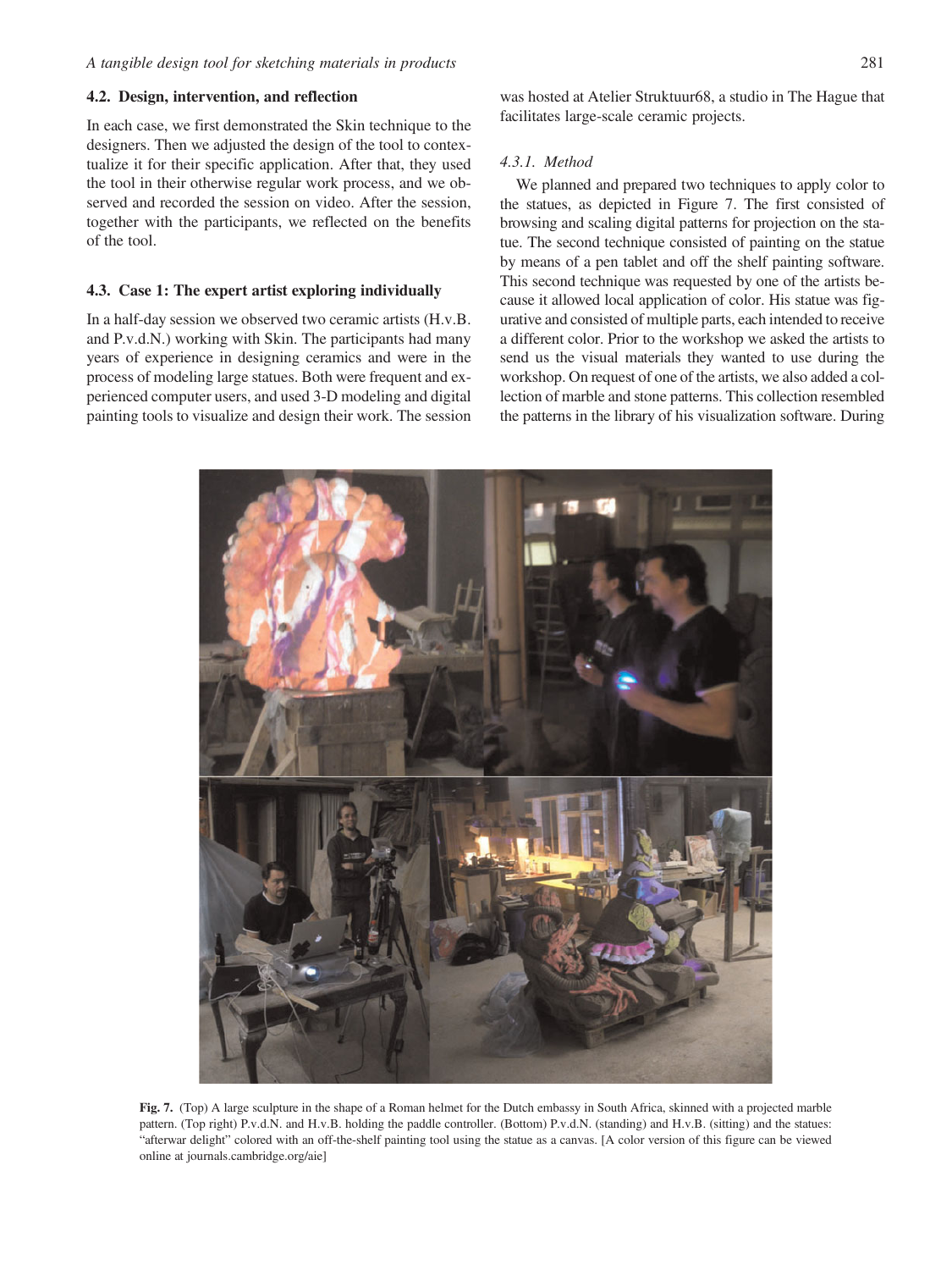# 4.3.2. Prototype

The projector had a brightness of 3000 ANSI lumens and a 500:1 contrast ratio. This was sufficient to light up the grayish clay statues with vivid and saturated colors under daylight conditions in the workshop.

We provided a paddle controller to browse through the collection. Pressing its button advanced to the next pattern; rotating the button scaled and automatically tiled the patterns.

The paddle controller was attached to a long cable so the artists could walk freely around their statues and still browse the projected artwork.

For the painting technique we provided a Wacom pen tablet. Brushes and colors were selected using the laptop screen and the statue was directly used as the canvas.

# 4.3.3. Observations

From the first moment the artists were amazed by the magical effect of seeing their statues in real scale flooded with colors: "Wow! This really does something to me" [H.v.B.], "this immediately gives a classical feel" [P.v.d.N.] commenting on a marble texture on his statue. "I like the way the stones are colored here" [P.v.d.N.] pointing at a specific area of his statue.

Projecting colors and patterns on the clay radically changed their ideas and made them experiment with new mixes of glaze that they had not previously used on ceramics. Patterns of dark purple marble with white veins brought up discussions on how to recreate the effect in glaze. Enlarging and thereby exaggerating marble patterns triggered a range of new experiments, of painting marble patterns. Tiled patterns seem to have specific scales on which they interact, and therefore, the shape and details shape and were favored.

We expected the artists to talk about technical issues of our tool. However, its properties, such as deformation of the patterns on their statues, or the shadows caused by occlusion were not a topic. The artists started a lively discussion about the statues and the expressive effects. Often they walked up to the statue to show specific areas to each other, for instance, how a particular curve lines up with the projection. They seemed to focus on detailed areas of their statues, and it seemed that getting the whole visualization right seemed to be of lesser importance.

# 4.3.4. Discussion

Although both artists had made several visualizations before the session, experiencing their statues in full color on real scale did change their view on glaze, and opened up previously unconsidered ways of painting. We found confirmation that using projected imagery put forward new ideas that could not have been easily encountered by exploring glazes or shapes apart from each other. The tangible approach invited a lively discussion about the designs. Moreover, these artists

were experienced both in ceramics and in working with computer tools. In our opinion, the fact that they were amazed by the effect of working with the technically primitive tool is a strong indication of the innovative value of using such interactive tangible techniques.

# 4.4. Case 2: A design team exploring together

In a half-day workshop a design team generated a large number of ideas and design concepts. The design team consisted of three students with a bachelor's degree in industrial design engineering who were currently enrolled in the design for interaction master's program. The three worked in an internship at the Royal Delft Delftware factory to design a new collection of Delftware that would appeal to a younger generation of customers. The workshop was hosted in our lab, which is practically next door to the factory.

# 4.4.1. Method

Prior to the workshop, the designers had made sketches and collected visual materials. These materials were used during the session. They had bought a large variety of white earthenware products on which to project the graphics. All concepts were made within the constraints of Delftware (blue graphics on white ceramic objects) and the session focused on aspects of composition, decoration, and figurative art.

# 4.4.2. Prototype

In this workshop we used the Skin setup as shown in Figure 6.

## 4.4.3. Observations

The team enthusiastically talked and commented on their artwork visualized onto the tableware models. "This design is typically from department store x." Often they found a nice graphic on one object and then tried it on various other objects.

Some of the concept designs could be traced back and directly attributed to the use of the Skin projection technique. When the students projected a traditional tile pattern, and moved a ceramic bowl through the beam of light, the pattern became partly visible and deformed over the curved surface, as shown in Figure 8. This effect gave rise to various explorations of traditional Delft blue graphics projected in unconventional ways on the objects.

#### 4.4.4. Discussion

During the workshop the design team generated many concept designs and took many pictures to keep the ideas alive for later stages. Here we clearly found that manipulations in graphics inspired manipulations in shape, for example, changing the objects.

To our surprise, the team created glazed ceramic objects immediately following the workshop, without any further iteration, visualization, or evaluation of the concepts. They had printed their concept designs at thumbnail size, similar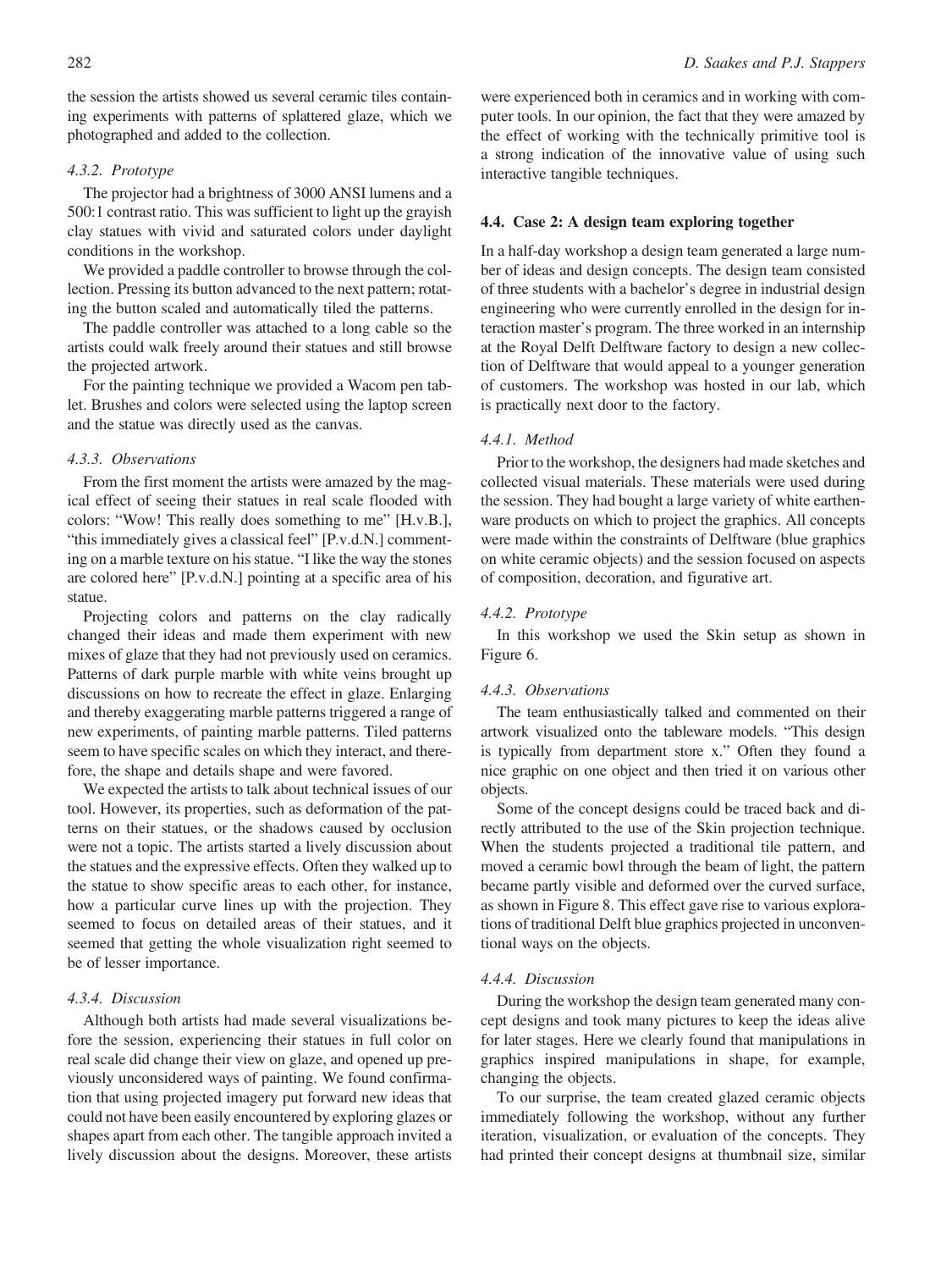

Fig. 8. The design team working with Skin. (Top right) A photo of an augmented bowl, and (bottom) the glazed end result. (Bottom left) Contact sheets with photographs of the concepts they created during the workshop. The designs were painted and fired directly from these contact sheets. [A color version of this figure can be viewed online at journals.cambridge.org/aie]

to a contact sheet for photos, and used that as a quick reference while painting the glaze. It seemed that during the workshop they had not only explored and generated designs, but they also had evaluated designs to a sufficient degree to move straight into producing earthenware prototypes, indicating that the ideas and visualizations during the workshop had matured significantly. Exploring colors and patterns on the physical objects had put forward new designs that were unlikely to have been discovered in separated stages of shape and graphic design.

# 4.5. Case 3: Bluebrush supporting salesman/client negotiation

The final case also took place at Royal Delft in a period of 6 months, and involved the development of various prototypes, interaction designs, and user studies. The aim of the study was to explore the benefits of new media tools in Royal Delft's design process. The study resulted in a dedicated tool, which is currently in use at the factory.

Royal Delft is the last remaining factory from the 17th century that produces ceramic pottery by hand and decorates these with distinctive hand painted blue decorations. It takes decades to acquire the skills of a master painter who is allowed to design new decorations on the products. Prior to our intervention, Royal Delft had no experience using computer tools in their design process.

At first we targeted the technique at the painters. Although they appreciated the technique, and could imagine its use for

artistic projects, they could not relate it to their daily practice. When studying the design process at the factory we discovered that what we considered to be "designing," that is, determining artwork and composition, happened at an earlier stage in the sales meetings. The decoration on tailor-made plates follows a strict traditional format, usually consisting of a border, artwork such as an image and a company logo, and a few lines of text. As shown in Figure 9, the design and layout of a plate are discussed in a meeting of the client and a salesperson, which results in a verbal description. Then, a painter draws the design with pencil on a plate and a photo of this sketch is returned to the client for approval. Oftentimes several iterations are needed before the client is satisfied and the design is finalized in glaze.

For Royal Delft, we developed a tool that provides an interactive visualization of artwork on the physical ceramic objects during the client meetings. We designed a dedicated physical interface, called Bluebrush, with which the various design options could be manipulated.

#### 4.5.1. Prototype

In our earlier packaging study, and in the two cases described above, the interface consisted of controllers for scaling and browsing. All other functionality could be achieved by physically manipulating either the artwork or the model. The design of Delft blue plates and tiles is more specific and complex. Bluebrush therefore contains image generation software that consists of five layers that can be loaded with computer-generated digital images, text, and live video input.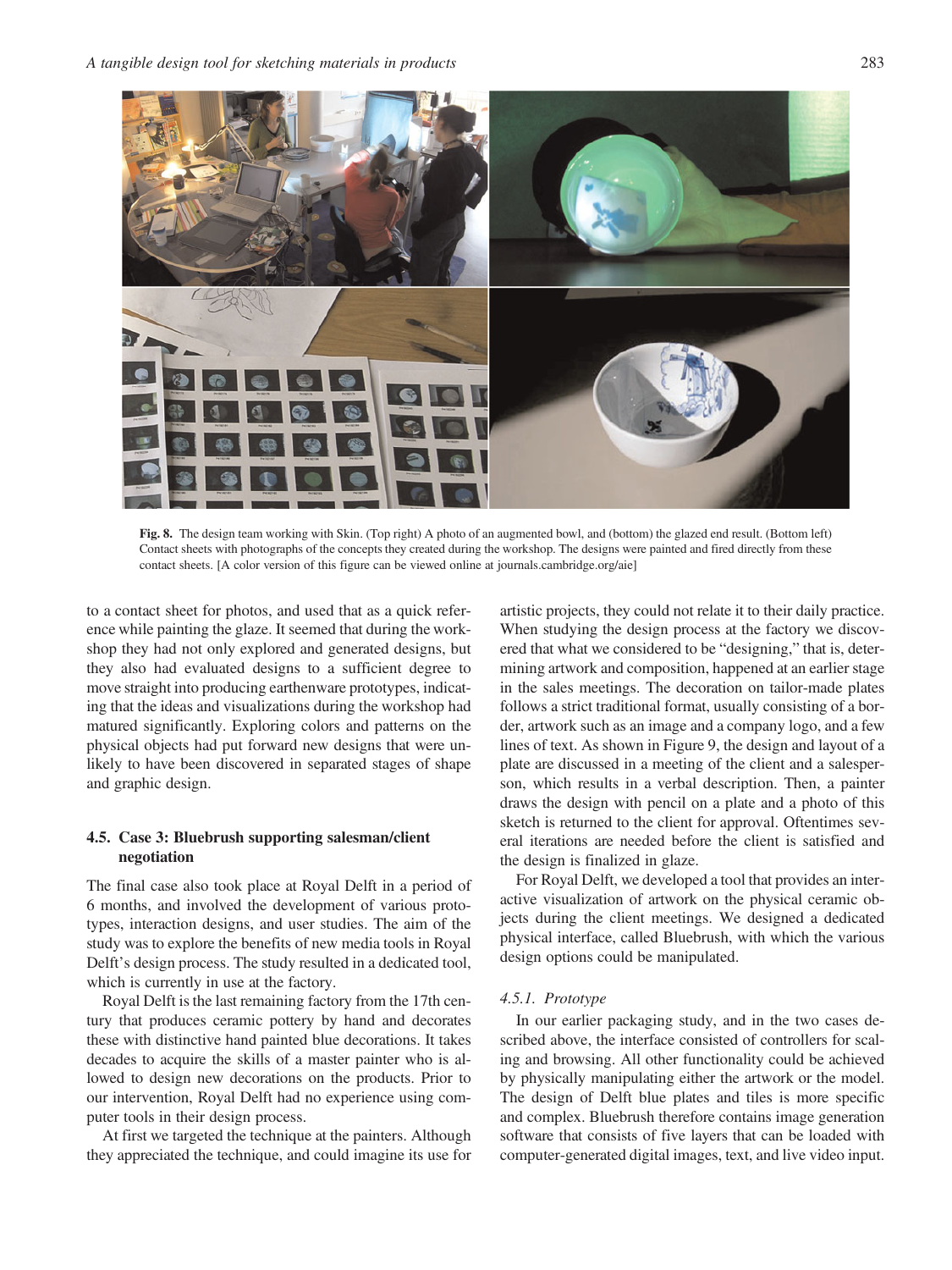

Fig. 9. (1) In the design of tailor-made Delft blue earthenware the layout and artwork is discussed in a meeting. (2) Then, based on a verbal description, a painter draws the design on a plate. (3) Several iterations between these two steps are often necessary before the design is finalized and glazed. [A color version of this figure can be viewed online at journals.cambridge.org/aie]

A pixel filter transforms the composed image to the "Delft blue painting style" to convey a rough impression of the painted end result. The image thus created is projected on to a physical plate placed upright on the table.

Bluebrush exposes its functionality in a physical panel as shown in Figure 10. The left side of the panel consists of five slots, representing five layers. Layers can be selected by pressing on a slot. Each layer can be loaded with artwork through a physical token. Bluebrush has tokens for digital images from a USB flashdrive, images from a network folder, snapshots taken with an attached webcam, round text, and lines of text. By inserting a token into a slot, the layer is loaded with the corresponding media and can be manipulated with the controls on the right of the panel. The controls consist of a dial for scaling, a joystick for positioning, and a next/ previous button to browse through the images that are on a network folder or on the USB flashdrive.

One layer is graphically distinguished and represents the border of a plate (if the object is not a plate but a square tile, this layer controls ornaments in the four corners of the tile). The media in that layer are mapped along the border of the plate (or in the corners). The five layers were found to be sufficient for most of the tailor-made objects.

A tangible approach of exposing the functionality was favored over a screen-based interface for a few reasons:

- † A screen-based interface would focus the attention away from the object.
- The salespeople were not comfortable with using computers during the sales process.
- The interface makes the possible choices explicit (unlike regular computer interfaces, which remain obscure for the onlooker).
- The dedicated controls would invite the client to take over control.

# 4.5.2. Method

In two salesman/client meetings, Bluebrush was used to project computer-generated Delftware decorations on a white, unfinished ceramic plate, visualizing the various options that



Fig. 10. The Bluebrush panel consists of a tangible, dedicated interface for designing Delft blue earthenware. The left side of the panel houses slots for media, and the right side of the panel houses various controls to manipulate the media. Media are loaded into a layer by inserting a token (right) into the corresponding slot. There are tokens for the various media types: images captured with a webcam, texts, and collections of images, for instance, from a USB flashdrive. [A color version of this figure can be viewed online at journals.cambridge.org/aie]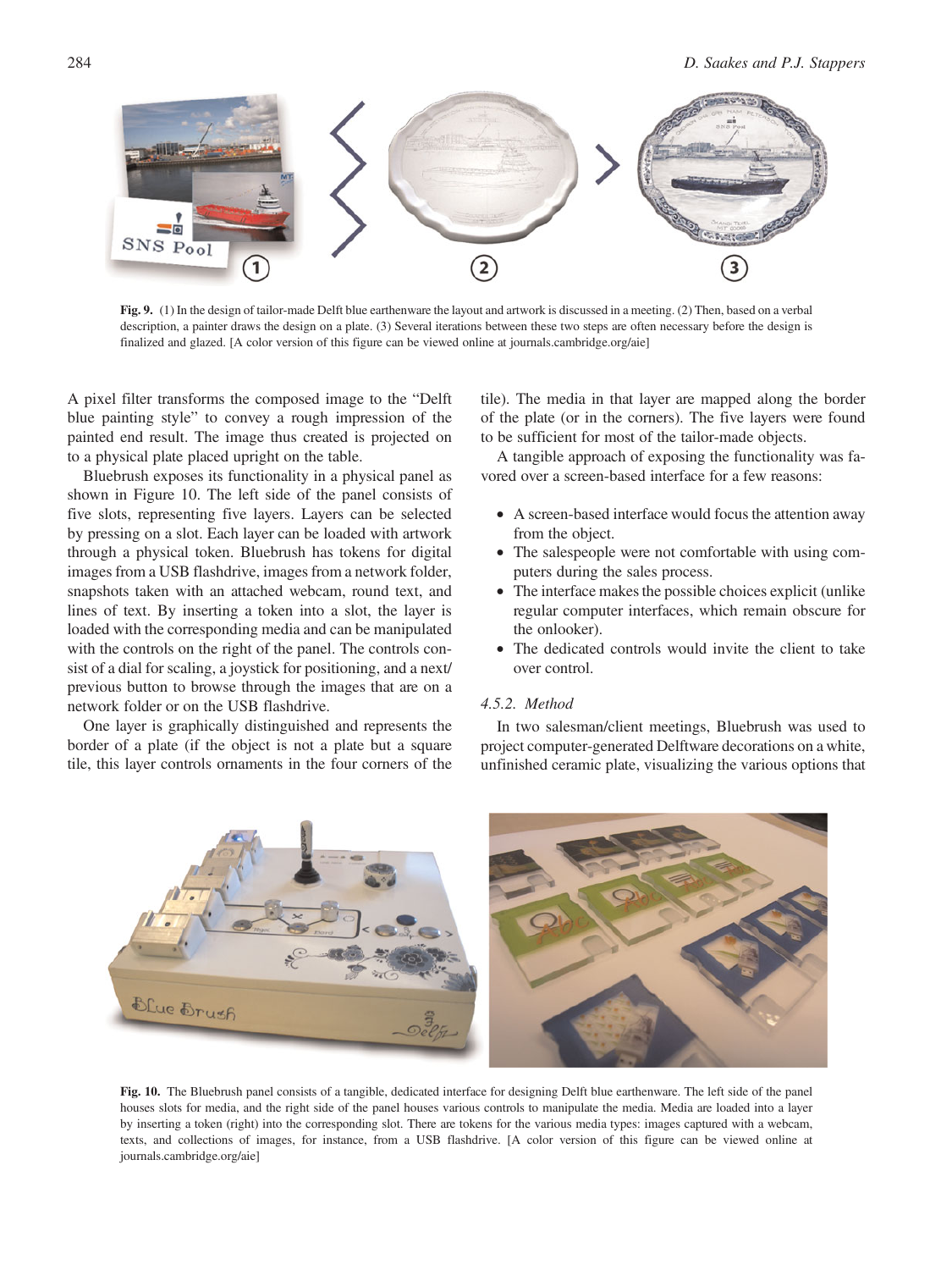were under discussion. A TU Delft researcher was present in the background to assist the salespeople.

#### 4.5.3. Observations

Both the clients and salespersons highly appreciated the tool. It helped the salespersons to show what is possible and the clients to express their wishes. Clients commented with remarks as "This edge goes very well with the portrayal" and "The stylized edge fits the modern style of the picture very well." We also observed how clients influenced the composition of elements by indicating the size or position of images. Salespersons confirmed that such interactions with their clients did not occur in their regular practice.

Sometimes edges of artwork did not line up on the plates. When happened then was that the salesperson emphasized the skill of the painters: "The painters will do that right, try to ignore it for now."

We observed that the clients were getting deeper involved in the design process and in a sense became co-designers of their products. The iterations that seem to be necessary for clients, to discover what they want and to see what is possible, now took place during a single meeting.

When the design was finalized, a digital photograph was taken, and it served as a visual contract. After the Bluebrush session, the painter painted the plate by hand, based on the artwork used and the composition as sketched with Bluebrush.

## 4.5.4. Discussion

We think that there are two problems in the current process of generating custom-made designs: first, the representation of the decorations, by means of a pencil drawing, is a bad predictor for the painted end result. Second, designs always contain compromises, and a few iterations are inevitable for the client to agree with a solution. These iterations are currently costly in both time and labor and might suffer from discrepancies caused by the verbal instructions given to the painter.

The visual design brief, consisting of a photo, taken during the meetings needed no further iteration (see Fig. 11). Thereby, the amount of the labor intensive iterations at later stages was reduced. Projecting on physical objects also helped to keep the discussion focused on the design and not on the tool or computer technology that generated the visualizations.

A limitation in the current design, as indicated by the salespeople, is the inability to "freeze" designs in order to review and compare them.

In 2008 a version of the Bluebrush was in permanent use at the sales department, and the first products designed with the Bluebrush were sold. The main use of the Bluebrush is to quickly create visualizations for requests that are handled by email.

# 5. DISCUSSION

The cases demonstrate the advantages of techniques that merge the synchronous exploration of shape and material. By bringing both explorations into a single activity, designers can iterate on each aspect quickly, and also alternate between conversational cycles of shape or material exploration. In the domain of ceramics these considerations have not been merged previously.

The cases indicate the opportunity to create a new design phase, bridging those of sketching and moodboard making on the one hand, and of CAD and physical modeling on the other. In this phase, designers can more fully make use of the potential of colors, graphics, and materials. We think this opens a new way to improve the quality of design, because iterations with long time delays are often omitted under the pressures real-world practice. The results indicate that such a phase should have the interaction qualities of sketching: quick and rough exploring, rather than to strive for accuracy of visualization, which is more typical of the later stages and most current CAD applications.

Our experience in these cases suggest that such a proposed explorative phase could result in a widening of the solution space, in which more concepts are considered. In the session with the design team, the parallel exploration of shape and graphics led to many new concepts, whereas in the first



Fig. 11. With Bluebrush the various design decisions are now (1) visualized during the meeting and projected onto a physical plate. (2) A photograph of the augmented plate serves as a design assignment for the painter, who will transform the "sketch" into (3) a typical Delft blue style plate. [A color version of this figure can be viewed online at journals.cambridge.org/aie]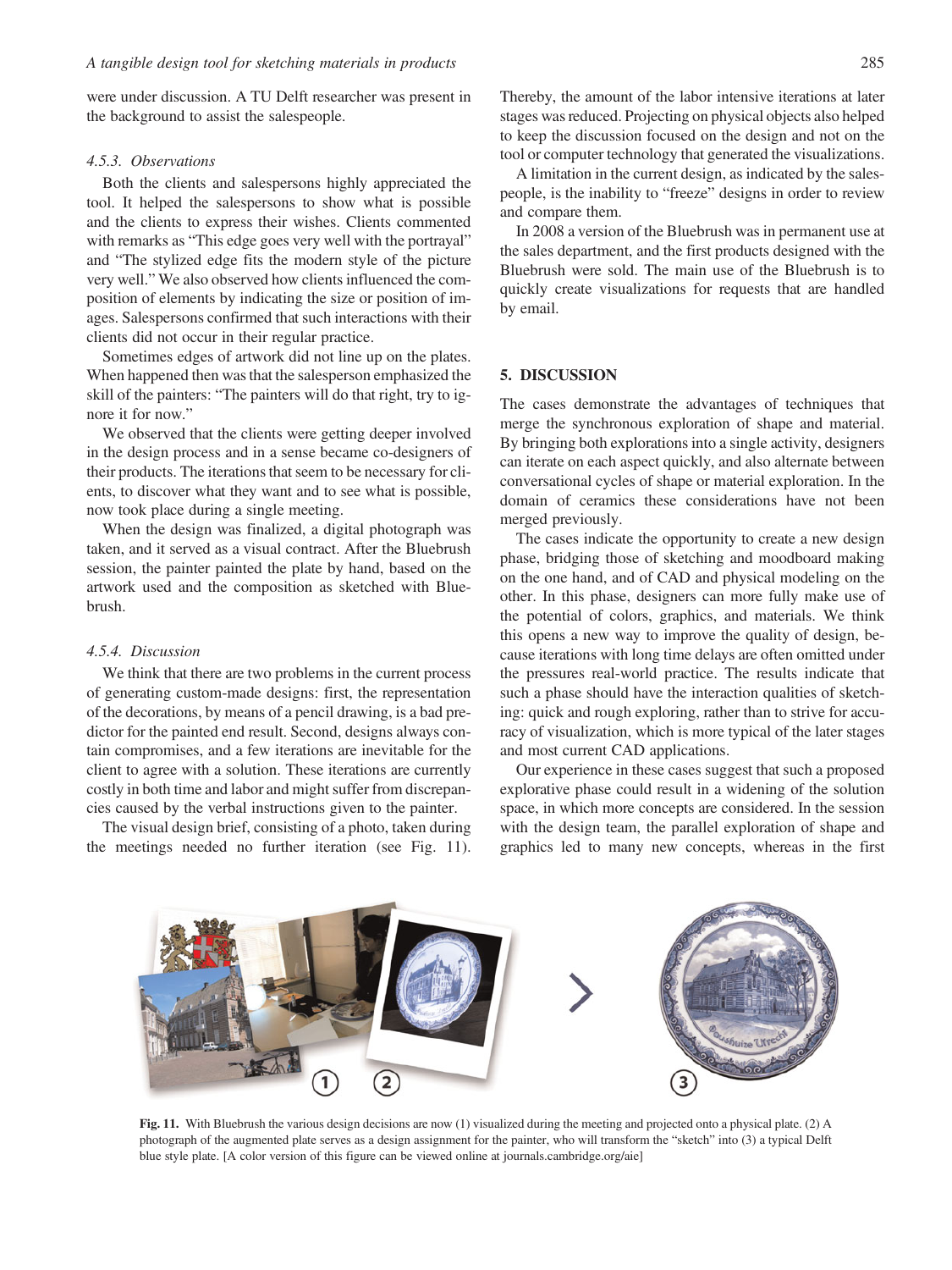case study it allowed the designers to discover new ways of painting on their statues because they could experience their designs in color on a 1:1 scale. It is unlikely that these insights would have occurred if the designers used either moodboards or modeling separately.

Utilizing tangible interaction, both in the creation of imagery and in projecting on physical models made the interaction intuitive for the users, and created a shared platform in which they can jointly use the clearly exposed functionality.

# 5.1. Future work

Now that the advantages and potential benefits of using a sketchy augmented reality technique have been demonstrated in practice, the next steps will be to look deeper into the design process of Skin itself and to see how the use of Skin will influence design over time. Currently we are engaged in a longitudinal study to study how the successor to the Bluebrush interface (see Fig. 11) has been used by the sales staff at Royal Delft in the year following the case study.

# ACKNOWLEDGMENTS

The authors thank Bart van den Berg for his design work in the Royal Delft case; Hans van Bentem and Pepijn van den Nieuwendijk for their input and allowing the results of the workshop to be included in this work; and Walter Aprile, Bart van den Berg, Aernout Peeters, and Joanna Boothman for their photos. We thank the anonymous reviewers for their suggestions for improving this paper.

## REFERENCES

- Ashby, M.F. (1999). Materials Selection in Mechanical Design, 2nd ed. Oxford: Butterworth–Heinemann.
- Ashby, M.F., & Johnson, K. (2002). Materials and Design: The Art and Science of Material Selection in Product Design. Oxford: Butterworth– Heinemann.
- Arnheim, R. (1969). Visual Thinking. Los Angeles: University of California Press.
- Avison, D., Francis, L., Myers, M., & Nielsen, P.A. (1999). Action research. Communications of the ACM 42(1), 94–97.
- Bailey, S. (1855). Letters on the Philosophy of the Human Mind. London: Longman, Brown, Green & Longmans.
- Beylerian, G.M., & Dent, A. (2005). Material ConneXion: The Global Resource of New and Innovative Materials for Architects, Artist and Designers. London: Thames & Hudson Ltd.
- Binder, T., De Michelis, G., Gervautz, M., Jacucci, G., Matkovic, K., Psik, T., & Wagner, I., (2004). Supporting configurability in a mixed-media environment for design students. Personal and Ubiquitous Computing 8(5), 310–325.
- Buxton, B. (2007). Sketching User Experiences. Getting the Design Right and the Right Design. San Francisco, CA: Morgan Kaufmann.
- Debevec, P. (1998). Rendering synthetic objects into real scenes: bridging traditional and image-based graphics with global illumination and high dynamic range photography. Proc. 25th Annual Conf. Computer Graphics and Interactive Techniques, SIGGRAPH '98, pp. 189–198.
- Djajadiningrat, J.P., Gaver, W.W., & Frens, J.W. (2000). Interaction relabelling and extreme characters methods for exploring aesthetic interactions. Proc. 3rd Conf. Designing Interactive Systems, DIS '00. pp. 66–71.
- Do, E.Y.-L. (2002). Drawing marks, acts, and reacts: toward a computational sketching interface for architectural design. Artificial Intelligence for Engineering Design, Analysis and Manufacturing 16(3), 149–171.
- Fischer, G. (2002). Beyond "couch potatos": from consumers to designers and active contributers. First Monday 7(12). Accessed at http://firstmonday. org/issues/issue11\_4/fischer/index.html
- Fish, J., & Scrivener, S. (1990). Amplifying the mind's eye: sketching and visual cognition. Leonardo 23(1), 117-126.
- Fulton Suri, J., & Marsh, M. (1997). Human factors in design—suggestions for effective communication in multi-disciplinary teams. Proc. Human Factors and Ergonomics Society 41st Annual Meeting, pp. 460–464.
- Hummels, C.C.M. (2000). Gestural design tools: prototypes, experiments and scenarios. Doctoral Dissertation. Delft University of Technology.
- Jordan, P.W. (2000). Designing Pleasurable Products. An Introduction to the New Human Factors. London: Taylor & Francis.
- Keller, A.I., Hoeben, A., & van der Helm, A., (2006). Cabinet: merging designers' digital and physical collections of visual materials. Personal and Ubiquitous Computing 10(2–3), 183–186.
- Ludden, G.D.S., Schifferstein, H.N.J., & Hekkert, P. (2008). Surprise as a design strategy. Design Issues 24(2), 28–38.
- Low, K.-L., Welch, G., Lastra, A., & Fuchs, H. (2001). Life-sized projectorbased dioramas. Proc. ACM Symp. Virtual Reality Software and Technology, VRST '01, pp. 93–101.
- McDonagh, D., Bruseberg, A., & Haslam, C. (2002). Visual product evaluation: exploring users' emotional relationships with products. Applied Ergonomics: Human Factors in Technology and Society 33(3), 231–240.
- Muller, M. (2001). Order and Meaning in Design. Utrecht: EMMA Publishers.
- Pasman, G. (2003). Designing with precedents. Doctoral Dissertation. Delft University of Technology.
- Piper, B. (2002). Illuminating Clay: A 3-D tangible interface for landscape analysis. Proc. SIGCHI Conf. Human Factors in Computing Systems, CHI '02, pp. 355–362.
- Raskar, R., Welsh, G., Low, K.-L., & Bandyopadhyay, D. (2001). Shader lamps: animating real objects with imaged-based illuminations. Proc. 12th Eurographics Workshop on Rendering, pp. 89–102.
- Reijnders, A. (2005). The Ceramic Process. A Manual and Source of Inspiration for Ceramic Art and Design. London: A&C Black Publishers.
- Ryokai, K., Marti, S., & Ishii, H. (2004). I/O brush: drawing with everyday objects as ink. Proc. SIGCHI Conf. Human Factors in Computing Systems, CHI '04, pp. 303-310.
- Saakes, D.P. (2006). Material light: exploring expressive materials. Personal and Ubiquitous Computing 10(2), 144–147.
- Saakes, D.P., & Keller, A.I. (2005). Beam me down Scotty: to the virtual and back! Proc. Conf. Designing Pleasurable Products and Interfaces, pp. 482–483.
- Saakes, D.P., & Van der Lugt, R. (2007). Relight my model: new media in ideation workshops. Proc. Conf. Int. Association of Societies of Design Research, IASDR, Hong Kong.
- Schön, D.A. (1992). Designing as reflective conversation with the materials of the design situation. Knowledge Based Systems 5(3), 3–14.
- Stappers, P.J., Keller, A.I., & Hoeben, A. (2000). Aesthetics, interaction, and usability in 'sketchy' design tools. Facilitating Research in Art, Media and Design  $1(1)$ , 1-7.
- van der Lugt, R. (2005). How sketching can affect the idea generation process in design group meetings. Design Studies 26(2), 101–126.
- van Rompay, T., Hekkert, P., Saakes, D., & Russo, B. (2005). Grounding abstract object characteristics in embodied interactions. Acta Psychologica 119(3), 315–351.
- Verlinden, J.C., de Smit, A., Peeters, A.W.J., & van Gelderen, M.H. (2003). Development of a flexible augmented prototyping system. Journal of WSCG 11(3), 496–503.

Daniel Saakes is an Assistant Professor at Delft University of Technology, where he teaches courses on computer visualization and interactive prototyping with electronics. He is an industrial designer interested in products that cross the physical and digital domain. For his PhD he developed the Skin technique that he applied in several industries. He has also worked in the toy industry and as an experienced designer for virtual reality applications.

Pieter Jan Stappers is a Professor at Delft University of Technology, where he teaches design techniques and industrial design engineering. He acquired an MS degree in